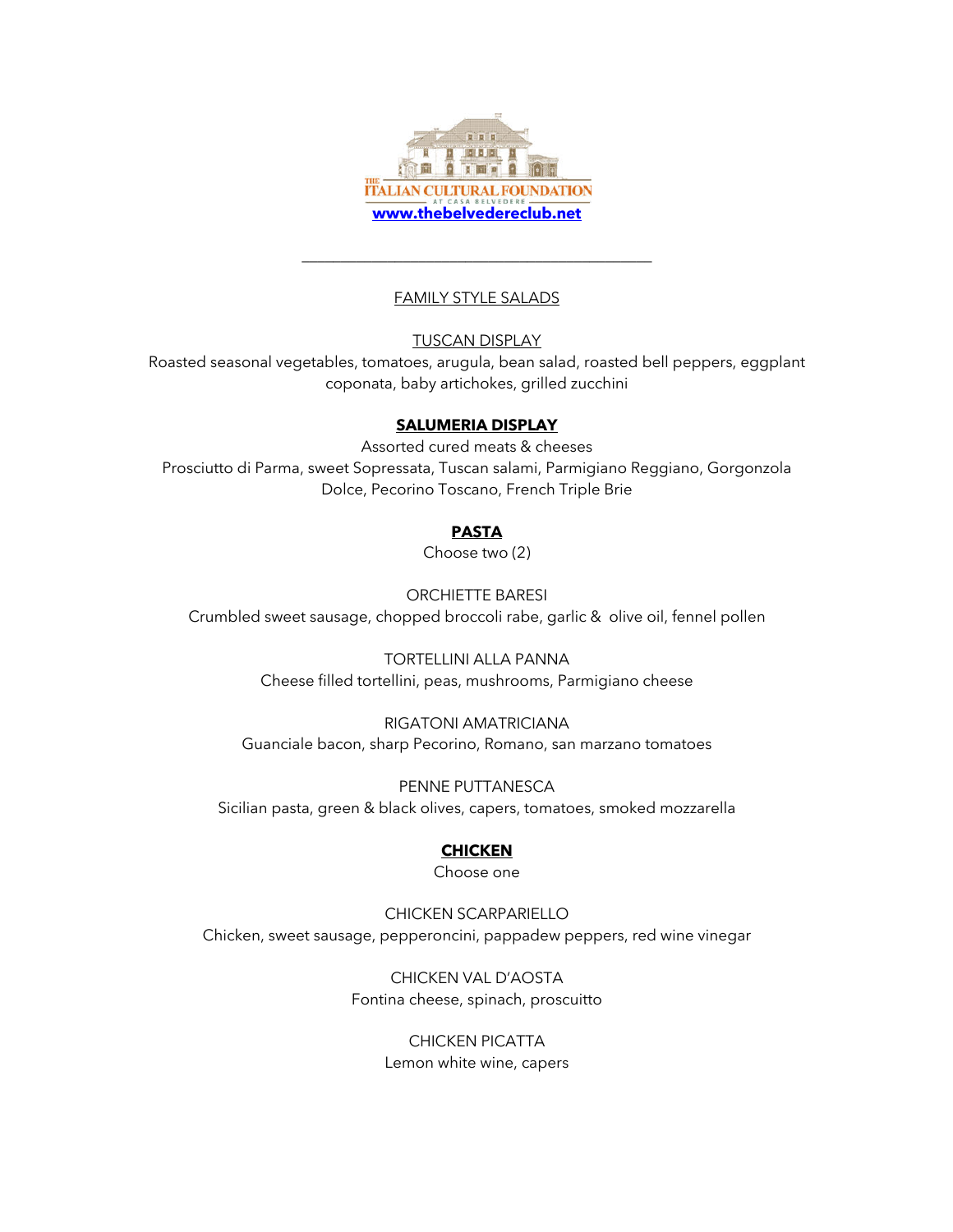#### **MEAT**

Choose one

FLORENTINE PORK ROAST Loin, rosemary, herbs

BRAISED BEEF SHORT RIB Red wine braise

### **SEAFOOD CHOOSE ONE**

BAKED COD OREGANATA white wine, lemon, capers

LEMON SOLE OREGANATA Filet of sole, white wine, lemon, capers

ROASTED ATLANTIC SALMON Dijon mustard

### **CARVING STATION CHOOSE ONE**

ROASTED PORK LOIN Rosemary, roasted garlic

ROMAN STYLE PORCHETTA Cured rosemary, garlic, fennel, crispy skin

> ROAST BEEF Prime cut, au jus

ROASTED LEG OF LAMB Rosemary, garlic, herbs

CHATEAUBRIAND (M/P) SLOW ROASTED, GARLIC HERBS

### **VEGETABLES & POTATOES CHOOSE ONE OF EACH**

ROASTED FINGERLONG POTATOES CREAMY MASHED POTATOES